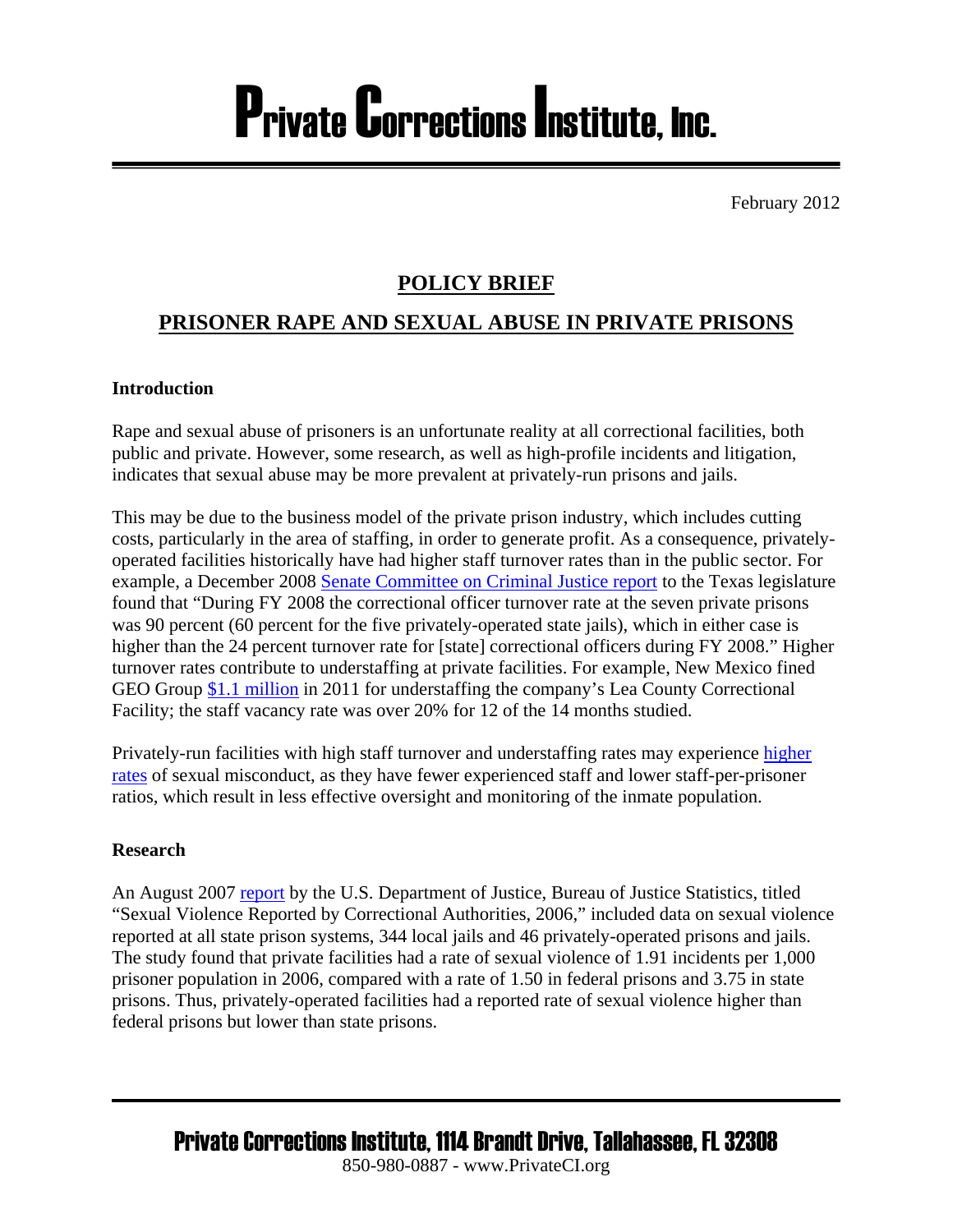A June 2008 [report](http://bjs.ojp.usdoj.gov/content/pub/pdf/svljri07.pdf) by the U.S. Department of Justice, Bureau of Justice Statistics, titled "Sexual Victimization in Local Jails Reported by Inmates, 2007," found that of the 282 jails surveyed, the Torrance County Detention Facility in New Mexico, operated by Corrections Corporation of America (CCA), had the highest rate of sexual victimization. In Torrance County, 13.4% of the prisoners surveyed reported an incident of sexual victimization – a rate more than four times the national average of 3.2%. Torrance County also had the highest reported rate of staff-on-inmate sexual victimization, at 7.0%, compared with a national average of 2.0%. CCA officials appeared before the Review Panel on Prison Rape on September 30, 2008 to discuss the jail's excessively high rate of sexual victimization.

#### **Notable Incidents**

On March 30, 2012, the U.S. Department of Justice, Civil Rights Division, issued a [report](http://www.justice.gov/crt/about/spl/documents/walnutgrovefl.pdf) on the Walnut Grove Youth Correctional Facility in Mississippi, operated by the GEO Group, Inc. The report found, among other serious problems, that employees at the privately-operated facility were "deliberately indifferent to staff sexual misconduct and inappropriate behavior with youth. Further, staff fails to report allegations of staff sexual abuse to supervisors and State officials, as required by law." The report further stated, "During our investigation, we found that staff sexual misconduct with youth in their custody occurred on a monthly basis, at a minimum," and the facility had a "pervasive level of brazen staff sexual misconduct…."

In 2009, the State of Hawaii [removed](http://www.nytimes.com/2009/08/26/us/26kentucky.html) all of its female prisoners from CCA's Otter Creek Correctional Center in Kentucky following a sex scandal in which at least six CCA employees were charged with rape or sexual misconduct, including the facility's chaplain. The State of Kentucky also removed its female prisoners, replacing them with male inmates. According to news reports, CCA had failed to report at least one incident involving staff sexual misconduct. The number of reported sexual assaults at Otter Creek in 2007 was four times higher than at the state-run Kentucky Correctional Institution for Women. The sexual misconduct at Otter Creek resulted in a number of lawsuits filed against CCA; in at least [one case,](http://www.mcclatchydc.com/2009/07/31/v-print/72809/lawsuit-alleges-private-prison.html) CCA moved to dismiss the lawsuit by claiming a female prisoner who had been sexually abused had not filed a formal grievance with prison staff concerning the alleged incident.

#### **Notable Litigation**

In October 2011, the ACLU filed a class-action [federal lawsuit](http://www.aclutx.org/2011/10/19/aclu-of-texas-sues-ice-officials-williamson-county-and-cca-for-sexual-assault-of-immigrant-women/) against CCA on behalf of three female immigration detainees who were sexually abused at the company's T. Don Hutto Family Residential Center in Texas by CCA guard Donald Dunn. Dunn had pleaded guilty to federal charges of deprivation of the civil rights of a person in custody; he admitted touching female immigration detainees "in a sexual manner" between December 2009 and May 2010, when he transported them to a bus station or airport terminal in a prison van. He was sentenced to ten months in federal prison. The lawsuit states that although CCA was required to follow ICE rules that specified a female guard must accompany female prisoners, Dunn was repeatedly allowed to transport the women he victimized without another guard present.

Private Corrections Institute, 1114 Brandt Drive, Tallahassee, FL 32308

850-980-0887 - www.PrivateCI.org